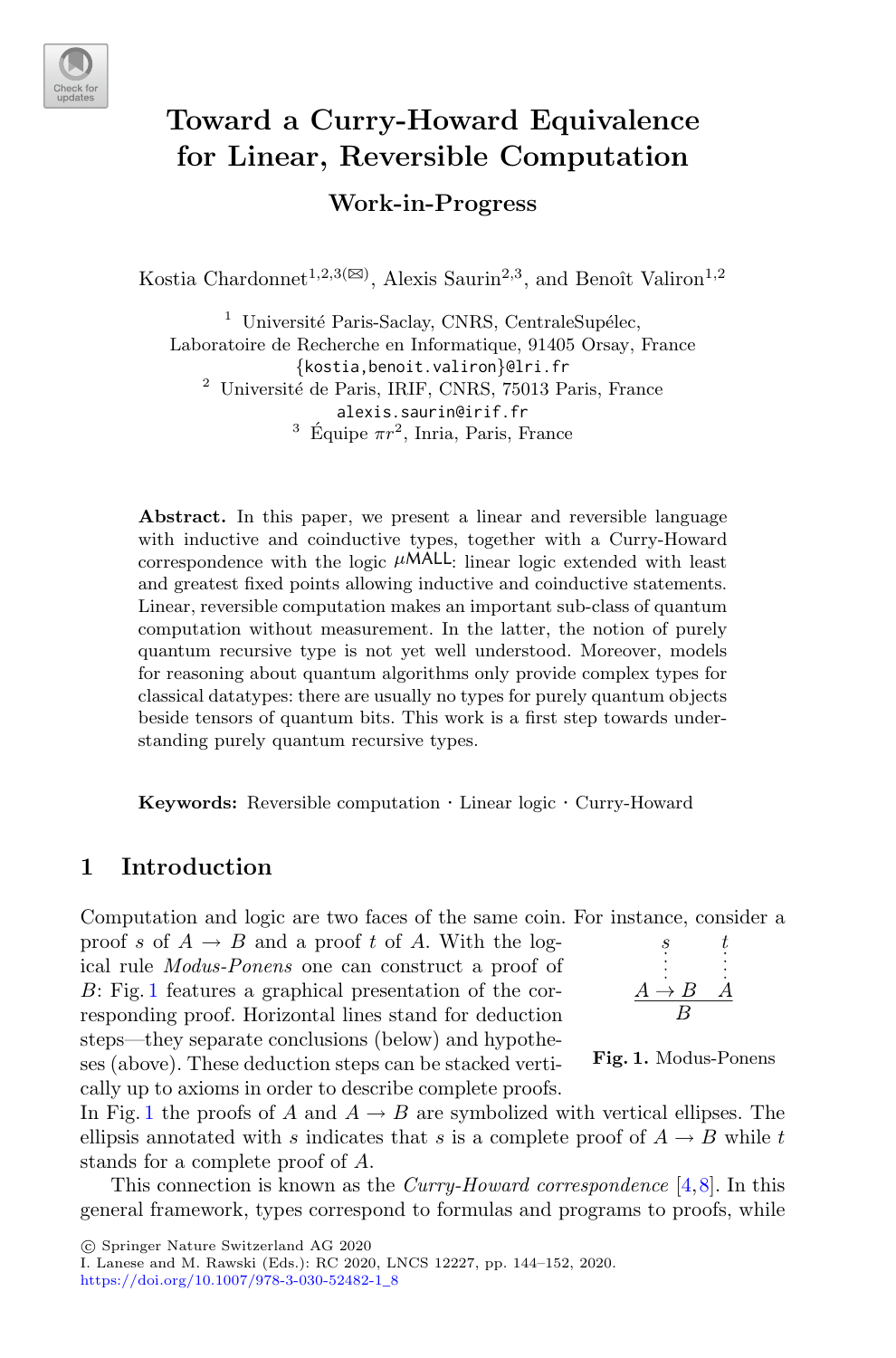program evaluation is mirrored with proof simplification (the so-called cutelimination). The Curry-Howard correspondence formalizes the fact that the proof s of  $A \rightarrow B$  can be regarded as a *function*—parametrized by an argument of type  $A$ —that produces a proof of  $B$  whenever it is fed with a proof of A. Therefore, the computational interpretation of Modus-Ponens corresponds to the *application* of an argument (i.e. t) of type  $A$  to a function (i.e.  $s$ ) of type  $A \rightarrow B$ . When computing the corresponding program, one substitutes the parameter of the function with  $t$  and get a result of type  $B$ . On the logical side, this corresponds to substituting every axiom introducing A in the proof s with the full proof  $t$  of  $A$ . This yields a direct proof of  $B$  without any invocation of the "lemma"  $A \rightarrow B$ .

Paving the way toward the verification of critical softwares, the Curry-Howard correspondence provides a versatile framework. It has been used to mirror first and second-order logics with dependent-type systems [\[3](#page-7-1),[10\]](#page-8-1), separation logics with memory-aware type systems [\[9](#page-8-2),[13\]](#page-8-3), resource-sensitive logics with differential privacy  $[6]$  $[6]$ , logics with monads with reasoning on side-effects  $[11,17]$  $[11,17]$  $[11,17]$ , etc.

This paper is concerned with the case of reversible computation, a sub-class of *pure* quantum computation. In general quantum computation, one has access to a co-processor holding a "quantum" memory. This memory consists of "quantum" bits having a peculiar property: their state cannot be duplicated, and the operations one can perform on them are unitary, reversible operations. The co-processor comes with an interface to which one can send instructions to allocate, update or read quantum registers. Quantum memories can be used to solve classical problems faster than with purely conventional means. Quantum programming languages are nowadays pervasive [\[5](#page-7-3)] and several formal approaches based on logical systems have been proposed to relate to this model of computation [\[12](#page-8-6),[14,](#page-8-7)[16\]](#page-8-8). However, all of these languages rely on a purely *classical* controlflow: quantum computation is reduced to describing a list of instructions—a quantum circuit—to be sent to the co-processor. In particular, in this model operations performed on the quantum memory only act on quantum bits and tensors thereof, while the classical computer enjoys the manipulation of any kind of data with the help of rich type systems.

This extended abstract aims at proposing a type system featuring inductive and coinductive types for a purely reversible language, first step towards a rich quantum type system. We base our study on the approach presented in [\[15](#page-8-9)]. In this model, reversible computation is restricted to two main types: the tensor, written  $a \otimes b$  and the co-product, written  $a \oplus b$ . The former corresponds to the type of all pairs of elements of type  $a$  and elements of type  $b$ , while the latter represents the disjoint union of all elements of type a and elements of type b. For instance, a bit can be typed with  $1 \oplus 1$ , where 1 is a type with only one element. The language in [\[15](#page-8-9)] offers the possibility to code isos—reversible maps—with pattern matching. An iso is for instance the swap operation, typed with  $a \otimes b \leftrightarrow b \otimes a$ . The language also permits higher-order operations on isos, so that an iso can be parametrized by another iso, and is extended with lists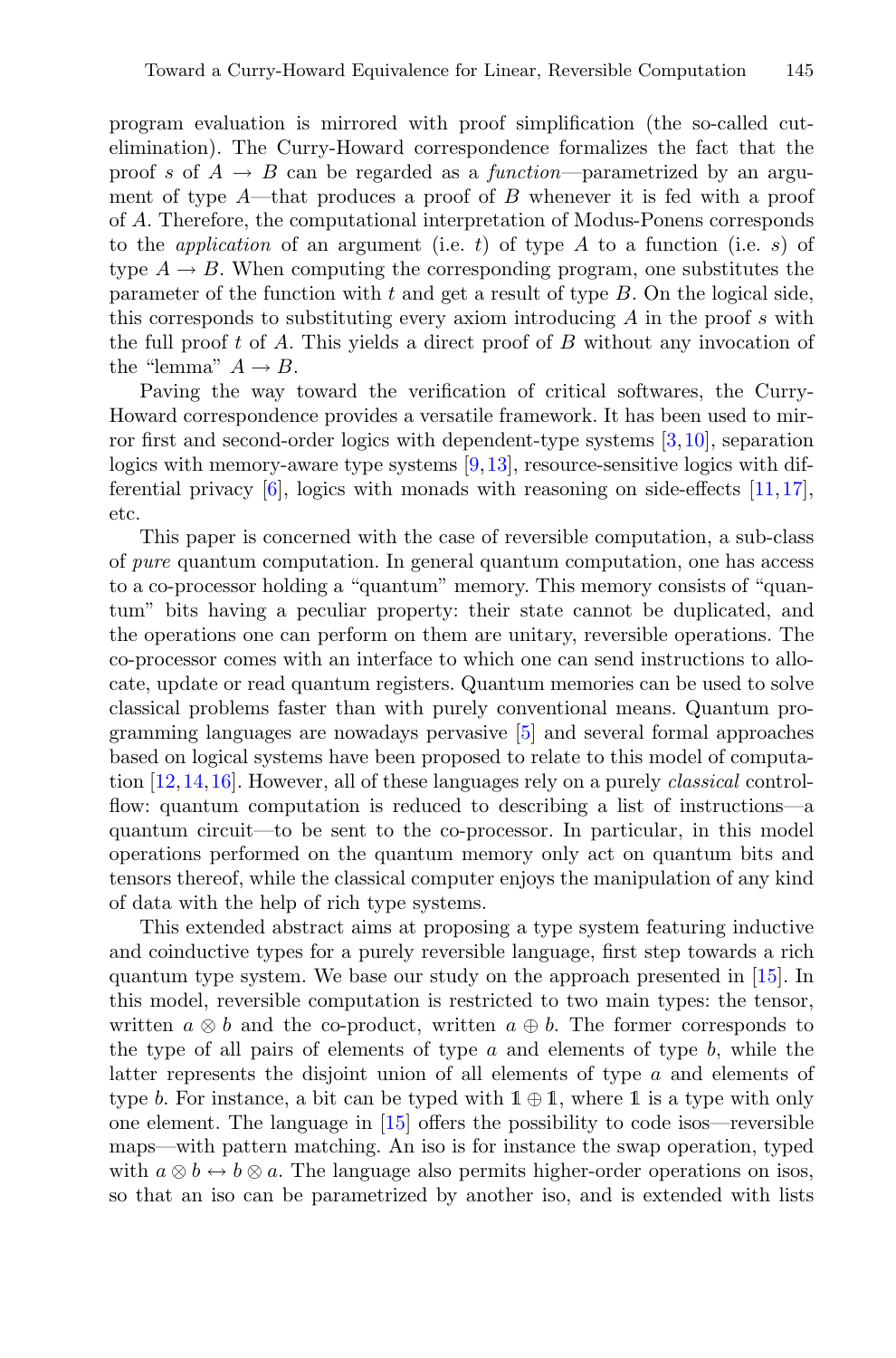Δ,

$$
\frac{A+A}{A+A} \text{ id} \qquad \frac{\Gamma_1, A \vdash \Delta_1 \quad \Gamma_2 \vdash \Delta_2, A}{\Gamma_1, \Gamma_2 \vdash \Delta_1, \Delta_2} \text{ cut} \qquad \frac{\Delta \vdash A}{\Delta, 1 \vdash A} \mathbb{1}_L
$$
\n
$$
\frac{A, A, B \vdash C}{\Box, A \otimes B \vdash C} \otimes_L \qquad \frac{\Delta \vdash A \quad \Gamma \vdash B}{\Delta, \Gamma \vdash A \otimes B} \otimes_R
$$
\n
$$
\frac{A, A \vdash C \quad \Delta, B \vdash C}{\Delta, A \oplus B \vdash C} \oplus_L \qquad \frac{\Delta \vdash A_i}{\Delta \vdash A_1 \oplus A_2} \oplus_R^i i \in \{1, 2\} \qquad \frac{A[X \leftarrow \mu X.A] \vdash B}{\mu X.A \vdash B} \mu L
$$
\n
$$
\frac{A \vdash B[X \leftarrow \mu X.B]}{A \vdash \mu X.B} \mu_R \qquad \frac{A[X \leftarrow \nu X.A] \vdash B}{\nu X.A \vdash B} \nu_L \qquad \frac{A \vdash B[X \leftarrow \nu X.B]}{A \vdash \nu X.B} \nu_R
$$

<span id="page-2-0"></span>Fig. 2. Rules for  $\mu$ MALL...

(denoted with  $[a]$ ). For instance, one can type a map operation acting on all the elements of a list with  $(a \leftrightarrow b) \rightarrow ([a] \leftrightarrow [b])$ . However, if [\[15](#page-8-9)] hints at an extension toward pure quantum computation, the type system is not formally connected to any logical system.

The main contribution of this work is a Curry-Howard correspondence for a purely reversible typed language in the style of [\[15\]](#page-8-9). We capitalize on the logic  $\mu$ MALL [\[1,](#page-7-4)[2](#page-7-5)]: an extension of the additive and multiplicative fragment of linear logic with least and greatest fixed points allowing inductive and coinductive statements. This logic contains both a tensor and a co-product, and its strict linearity makes it a good fit for a reversible type system.

# <span id="page-2-1"></span>2 Background on  $\mu$ MALL

The logic  $\mu$ MALL [\[1](#page-7-4)[,2\]](#page-7-5) is an extension of the additive and multiplicative fragment of linear logic [\[7\]](#page-8-10). The syntax of linear logic is extended with the formulas  $\mu X.A$  and its dual  $\nu X.A$  (where X is a type variable occuring in A), which can be understood at the least and greatest fixed points of the operator  $X \mapsto A$ . These permit inductive and coinductive statements. We are only interested in a fragment of  $\mu$ MALL which contains the tensor, the plus, the unit and the  $\mu$  and  $\nu$  connectives. Note that our system only deals with closed formulas. Our syntax of formulas is  $A, B ::= \mathbb{1} \mid X \mid A \otimes B \mid A \oplus B \mid \mu X.A \mid \nu X.A$ . The derivation rules are shown in Fig. [2.](#page-2-0) They defined a binary relation  $\Delta \vdash \Gamma$  on set of formulas defined inductively. For each rule the assumptions are above the line while the conclusion is under. In the rules, the comma stands for the disjoint union: observe that each formula has to be used exactly once and cannot be duplicated or erased. In  $\mu$ MALL one can for instance define the type of natural numbers as  $\mu X.1 \oplus X$ , of lists of type A as  $\mu X.1 \oplus (A \otimes X)$  and of streams of type A as  $\nu X.A \otimes X$ .

We consider proofs to be potentially non-well-founded derivation trees: they are not necessarily finite as we can for instance consider the formula  $\mu X.X$ and apply the rule  $\mu_R$  an infinite number of times. Among non well-founded proof-objects we distinguish the regular derivation trees that we call circular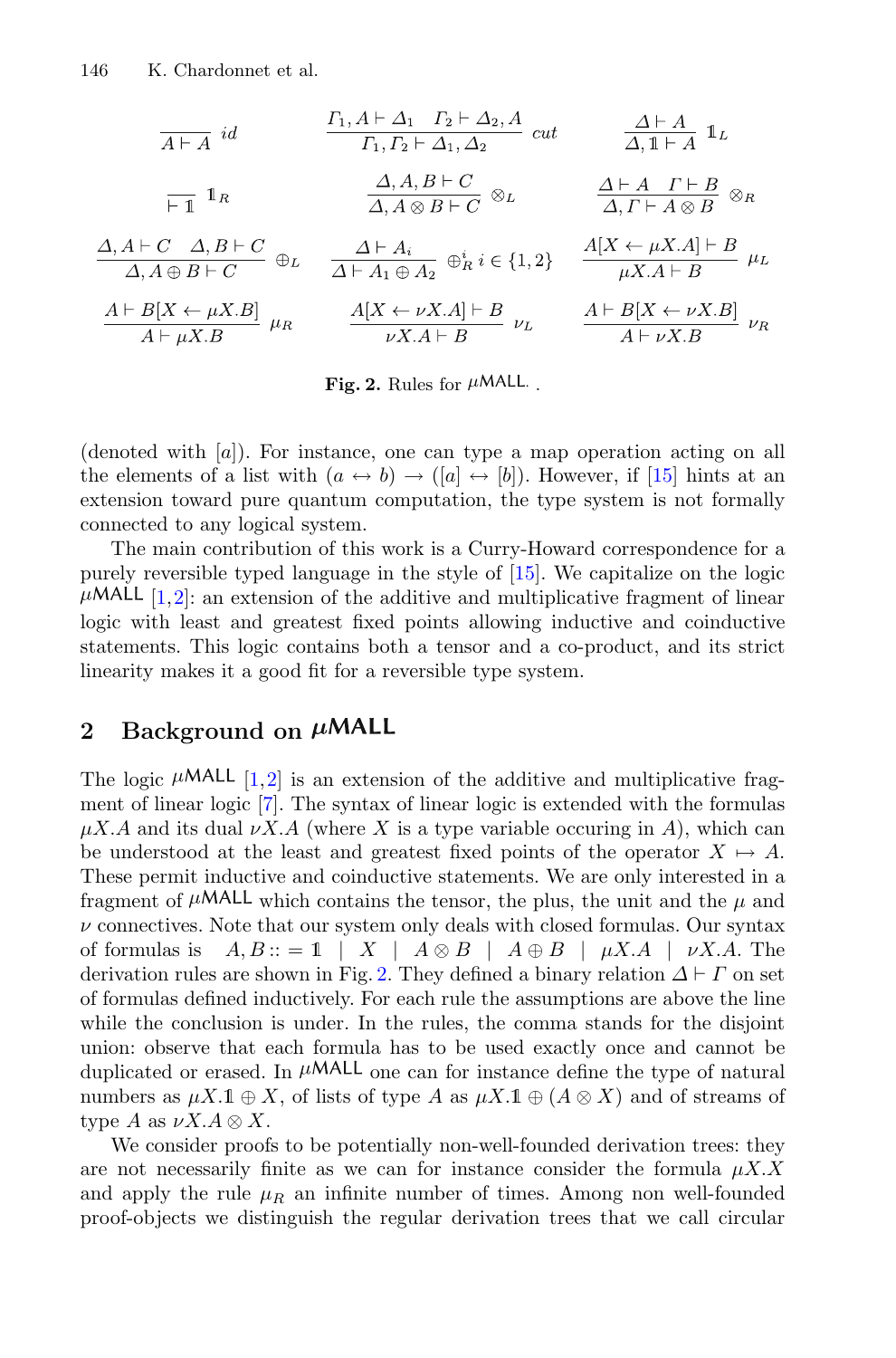

<span id="page-3-0"></span>**Fig. 3.** Circular representation of proofs.

<span id="page-3-1"></span>

pre-proofs. These trees can then be represented in a compact manner, see Fig. [3.](#page-3-0) One problem with such a proof-system is to determine whether or not infinite derivations are indeed proofs. Indeed, if every infinite derivation is accepted as a proof, it would be possible to prove any formula F, as shown in Fig. [4.](#page-3-1)

To answer this problem,  $\mu$ MALL comes with a validity criterion for derivations. It roughly says that a derivation is valid if, in every infinite branch of the derivation, there exists an infinite number of rules μ*<sup>L</sup>* or an infinite number of rules  $\nu_R$ . The intuition is that since  $\mu X.A$  formulas represent least fixed points, their objects are finite. An infinite number of rule  $\mu_R$  would mean producing an infinite object, which is not possible. On the other hand, we can explore an arbitrarily large object as input with the rule  $\mu_L$ . For the other case, since  $\nu X.A$ formulas represent greatest fixed points, their object are infinite. We therefore want to ensure that we can produce infinite objects: hence the infinite number of rules  $\nu_R$ . This criterion can be understood in a more operational way as a requirement for productivity.

#### **3 Our Language**

Our language is based on the one presented in [\[15](#page-8-9)]. We build on the reversible part of the paper by extending the language to support both a more general rewriting system and inductive and coinductive types. The language is defined by layers. Terms and types are presented in Table [1,](#page-4-0) while typing derivations, based on  $\mu$ MALL can be found in Tables [2](#page-5-0) and [3.](#page-5-1) The language consists of the following pieces.

*Basic Type.* They are first-order and typed with base types. The constructors inj<sub>l</sub> and inj<sub>r</sub> represent the choice between either the left or right-hand side of a type of the form  $A \oplus B$ ; the constructor  $\langle, \rangle$  builds pairs of elements (with the corresponding type constructor <sup>⊗</sup>); fold and pack respectively represent inductive and coinductive structure for the types  $\mu X.A$  and  $\nu X.A$ . A value can serve both as a result and as a pattern in the clause of an iso. Generalized patterns are used as special patterns:  $v_{\sigma}$ : A can match any value of type A. Terms are expressions at "surface-level": applying an iso always gives a term, whereas it is an expression only when the argument is a generalized pattern.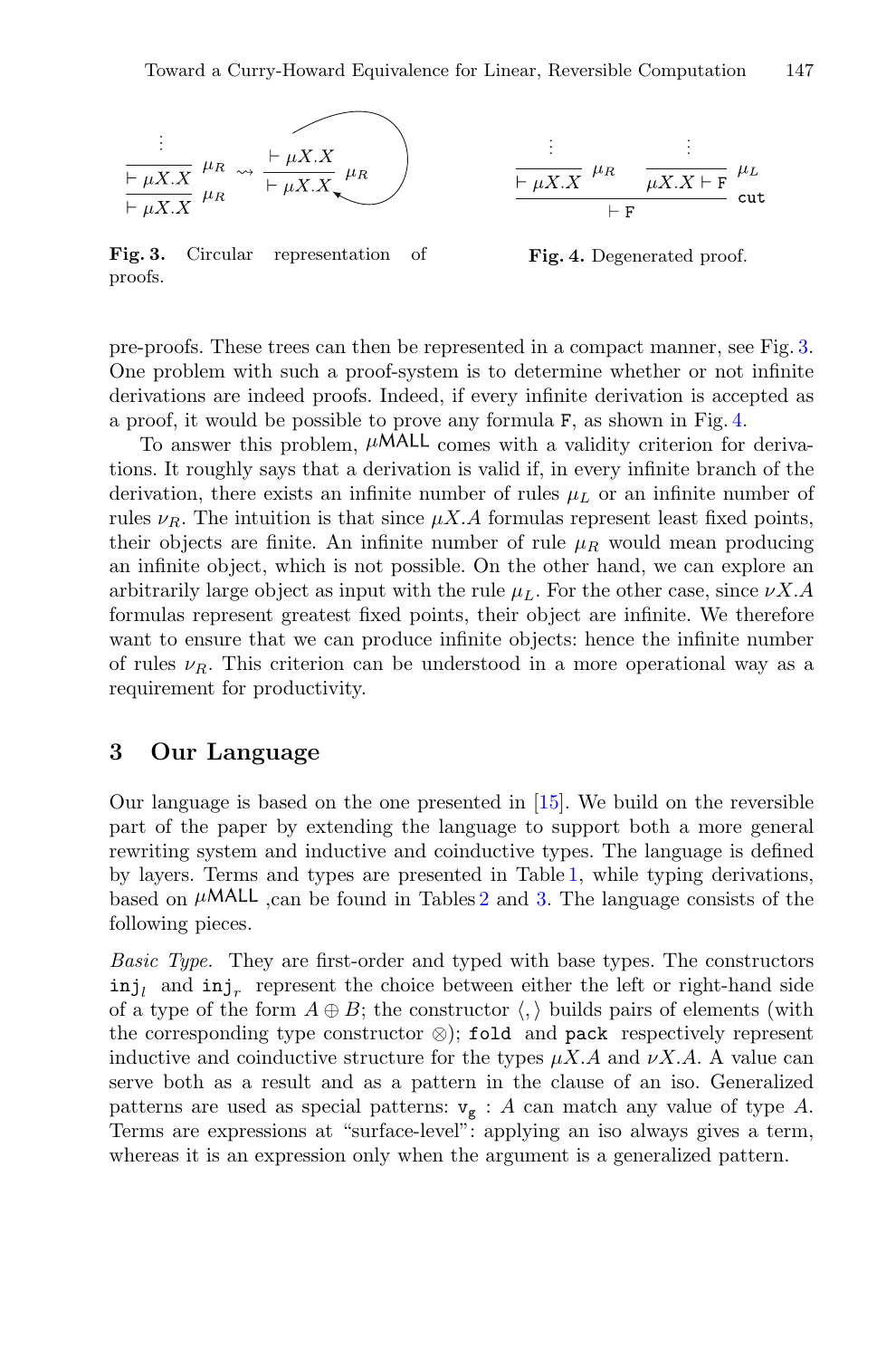#### <span id="page-4-0"></span>**Table 1.** Terms and types

| (Base types)                                                                                     |                                  | $A, B ::= \mathbb{1}   A \oplus B   A \otimes B   \mu X.A   \nu X.A$                                            |
|--------------------------------------------------------------------------------------------------|----------------------------------|-----------------------------------------------------------------------------------------------------------------|
| (Isos, first-order)                                                                              | $\alpha ::= A \leftrightarrow B$ |                                                                                                                 |
| (Isos, higher-order) $T ::= \alpha_1 \rightarrow \cdots \rightarrow \alpha_n \rightarrow \alpha$ |                                  |                                                                                                                 |
| (Values)                                                                                         |                                  | $v ::= () \mid x \mid \text{inj}_{l} v \mid \text{inj}_{r} v \mid \langle v_1, v_2 \rangle$                     |
|                                                                                                  |                                  | fold $v$   pack $v$                                                                                             |
|                                                                                                  |                                  | (Generalized pattern) $v_g ::= ()   x   \langle v_g, v_g \rangle   \omega v_g  $ let $v_g = v_g$ in $v_g  $     |
|                                                                                                  |                                  | fold $v_g$   pack $v_g$                                                                                         |
| (Expressions)                                                                                    |                                  | $e ::= \mathbf{v}_{\epsilon} \mid \mathbf{inj}_{r} e \mid \mathbf{inj}_{l} e \mid \langle e, e \rangle \mid$    |
|                                                                                                  |                                  | fold $e$   pack $e$   let $v_g = v_g$ in $e$                                                                    |
| $(I$ sos $)$                                                                                     |                                  | $\omega ::= \{e_1 \leftrightarrow e'_1 \mid \ldots \mid e_n \leftrightarrow e'_n\} \mid \lambda f. \omega \mid$ |
|                                                                                                  |                                  | $\mu f \omega$   f   $\omega_1 \omega_2$   inv $\omega$                                                         |
| (Terms)                                                                                          |                                  | $t ::= () \mid x \mid \text{inj}, t \mid \text{inj}_r t \mid \langle t_1, t_2 \rangle \mid$                     |
|                                                                                                  |                                  | fold t   pack $t$   $\omega t$   let $v_g = v_g$ in t                                                           |
|                                                                                                  |                                  |                                                                                                                 |

*First-Order Isos.* An iso of type  $\alpha$  acts on terms of base types. An iso is a function of type  $A \leftrightarrow B$ , defined as a set of clauses of the form  $\{e_1 \leftrightarrow e'_1 \mid \ldots \mid e_n \leftrightarrow e'_n\}.$  The tokens  $e_i$  and  $e'_i$  in the clauses are expressions. Compared to the original language in [\[15\]](#page-8-9), we allow general expressions both on the left and on the right of a clause. In order to apply an iso to a term, the iso must be of type  $A \leftrightarrow B$  and the term of type A. In the typing rules of isos, the OD predicate (taken from [\[15](#page-8-9)] and not described in this paper) syntactically enforces the exhaustivity and non-overlapping conditions that the left-hand-side and right-hand-side of clauses should satisfy. Exhaustivity for an iso  $\{e_1 \leftrightarrow e'_1 \mid \ldots \mid e_n \leftrightarrow e'_n\}$  of type  $A \leftrightarrow B$  means that the expressions on the left (resp. on the right) of the clauses describe all possible values for the type  $A$  (resp. the type  $B$ ). Non-overlapping means that two expressions cannot match the same value. For instance, the left and right injections  $\text{inj}_l e$  and  $\text{inj}_r e'$  are non-overlapping while a pattern  $v_g$  is always exhaustive.

*Higher-Order Isos.* An iso of type T manipulate other isos as basic blocks. Since isos represent closed computations, iso-variable are non-linear and can be duplicated at will while term-variable are linear. The constructions  $\lambda f \omega$  and  $\omega_1$   $\omega_2$  represent respectively the abstraction of a function and the application of an iso to another. The construction  $\mu g \omega$  represents the creation of a recursive function, rewritten as  $\omega[g := \mu g.\omega]$  by the operational semantics. The typing rule for  $\mu g \omega$  has a productivity criterion. Indeed, since isos can be non-terminating (because of coinduction), productivity is important to ensure that we work with total functions. These checks are crucial to make sure that our isos are indeed bijections in the mathematical sense. The construction  $inv \omega$  corresponds to the inversion of the iso  $\omega$ . If  $\omega$  is of type  $A \leftrightarrow B$  then inv  $\omega$  is of type  $B \leftrightarrow A$ .

Finally, our language is equipped with a rewrite system  $(\rightarrow)$  on terms. The evaluation of an iso applied to an argument works with pattern-matching. The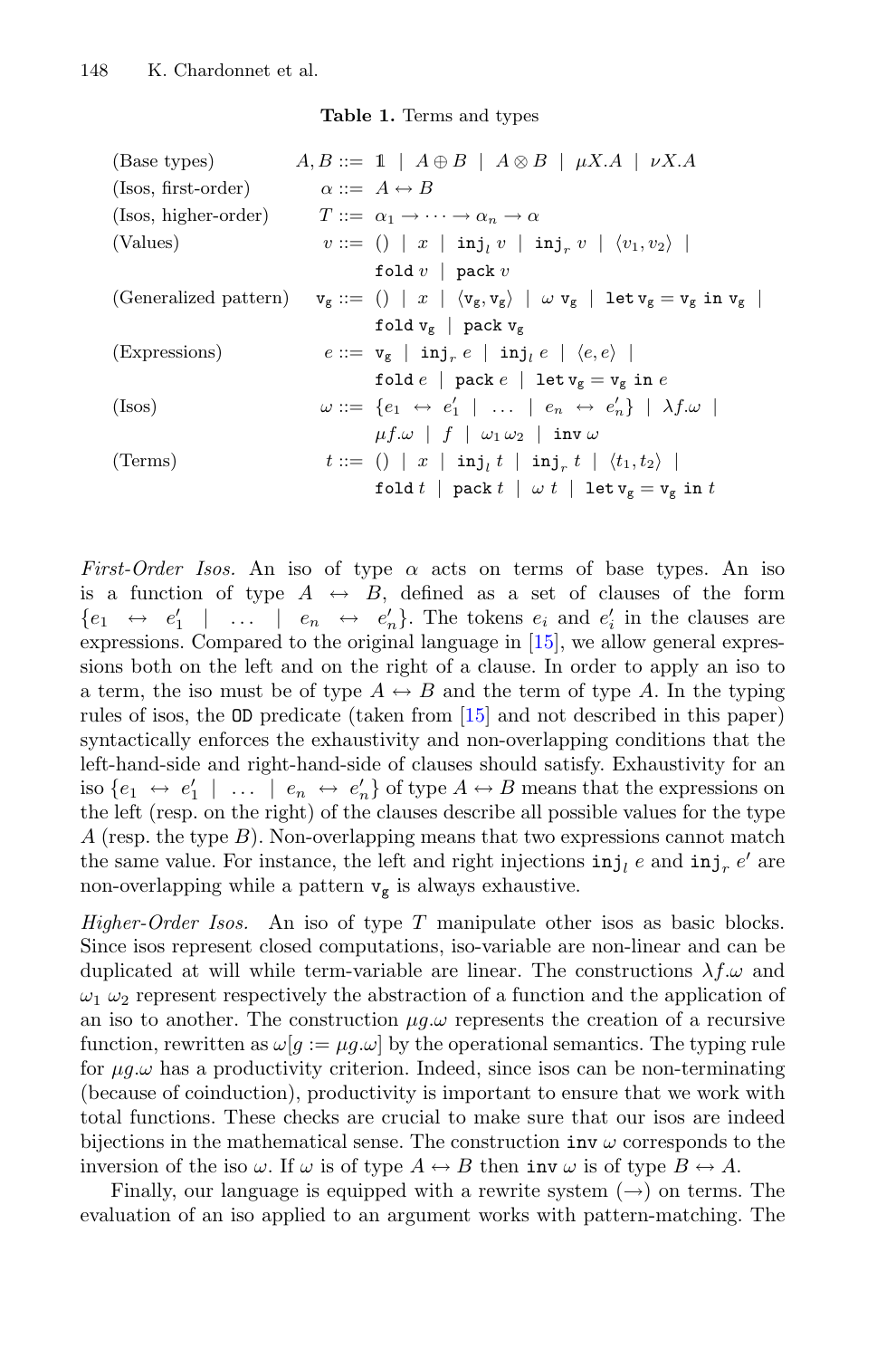<span id="page-5-0"></span>**Table 2.** Typing of terms and expressions

$$
\frac{\Delta; \Psi \vdash_{e} t : A \qquad \Delta; \Psi \vdash_{e} t : B}{\emptyset; \Psi \vdash_{e} () : 1} \quad \frac{\Delta; \Psi \vdash_{e} t : A \qquad \Delta; \Psi \vdash_{e} t : A \oplus B \qquad \Delta; \Psi \vdash_{e} t : B}{\Delta; \Psi \vdash_{e} t_{1} : A \qquad \Delta_{2}; \Psi \vdash_{e} t_{2} : B \qquad \Delta; \Psi \vdash t : A[X \leftarrow \nu X.A]}\Delta_{1}, \Delta_{2}; \Psi \vdash_{e} \langle t_{1}, t_{2} \rangle : A \otimes B \qquad \Delta; \Psi \vdash t : A[X \leftarrow \nu X.A]\Psi \vdash_{\omega} \omega : A \leftrightarrow B \qquad \Delta; \Psi \vdash_{e} t : A \qquad \Delta; \Psi \vdash_{e} t : A[X \leftarrow \mu X.A]\Delta; \Psi \vdash_{e} \omega t : B \qquad \Delta; \Psi \vdash_{e} t : A[X \leftarrow \mu X.A]\Gamma; \Psi \vdash_{e} v_{g_{1}} : A \qquad \Delta_{1}; \Psi \vdash_{e} v_{g_{2}} : A \qquad \Gamma, \Delta_{2}; \Psi \vdash_{e} t : B\Delta_{1}, \Delta_{2}; \Psi \vdash_{e} t \vdash v_{g_{1}} = v_{g_{2}} \text{ in } t : B
$$

<span id="page-5-1"></span>**Table 3.** Typing of isos

$$
\Delta_1; \Psi \vdash_e e_1 : A \quad \dots \quad \Delta_n; \Psi \vdash_e e_n : A \qquad \text{OD}_A \{e_1, \dots, e_n\} \n\Delta_1; \Psi \vdash_e e'_1 : B \quad \dots \quad \Delta_n; \Psi \vdash_e e'_n : B \qquad \text{OD}_B \{e'_1, \dots, e'_n\} \n\overline{\Psi \vdash_\omega \{e_1 \leftrightarrow e'_1 \mid \dots \mid e_n \leftrightarrow e'_n\} : A \leftrightarrow B}.
$$
\n
$$
\frac{\Psi, f : \alpha \vdash_\omega \omega : T}{\Psi \vdash_\omega \lambda f. \omega : \alpha \to T} \quad \overline{\Psi, f : \alpha \vdash_\omega f : \alpha} \qquad \frac{\Psi \vdash_\omega \omega_1 : \alpha \to T \ \Psi \vdash_\omega \omega_2 : \alpha}{\Psi \vdash_\omega \omega_1 \omega_2 : T}
$$
\n
$$
\frac{\Psi \vdash_\omega \omega : T^\perp}{\Psi \vdash_\omega \text{ inv } \omega : T} \qquad \frac{\Psi, f : \alpha \vdash_\omega \omega : \alpha_1 \to \dots \to \alpha_n \to \alpha \quad \mu f. \omega \text{ is productive}}{\Psi \vdash_\omega \mu f. \omega : \alpha_1 \to \dots \to \alpha_n \to \alpha}
$$

non-overlapping and exhaustivity conditions guarantee subject-reduction (see Proposition [3.1\)](#page-5-2).

**Example 3.1.** Encoding of the isomorphism *map* in our language, where  $\Box$  is the empty list and :: is the list construction. The iso *map* is of type  $(A \leftrightarrow B) \rightarrow$  $([A] \leftrightarrow [B])$  where  $[A]$  is the type of lists of type A. This iso takes an iso of type  $A \leftrightarrow B$  as argument and apply it to each element of the list given as argument:

$$
\lambda f.\mu g.\left\{\stackrel[\begin{array}{c}]\phantom{g}\\\phantom{g}h::t\end{array}\overset{\longleftrightarrow}[\begin{array}{c}]\phantom{g}\\\phantom{g}h::(g\ t)\end{array}\right\}:(A\leftrightarrow B)\to[A]\leftrightarrow[B]).
$$

**Example 3.2.** We can define the iso of type :  $A \oplus (B \oplus C) \leftrightarrow C \oplus (A \oplus B)$  as

$$
\begin{Bmatrix} \texttt{inj}_l \ a & \leftrightarrow \texttt{inj}_r \ \texttt{inj}_l \ a \\ \texttt{inj}_r \ \texttt{inj}_l \ b & \leftrightarrow \texttt{inj}_r \ \texttt{inj}_r \ b \\ \texttt{inj}_r \ \texttt{inj}_r \ c \leftrightarrow \texttt{inj}_l \ c \end{Bmatrix}.
$$

<span id="page-5-2"></span>**Remark 3.1.** In our two examples, the left and right-hand side of the  $\leftrightarrow$  on each function respect both the criteria of exhaustivity—every-value of each type is being covered by at least one expression—and non-overlapping—no two expressions cover the same value. Both isos are therefore bijections.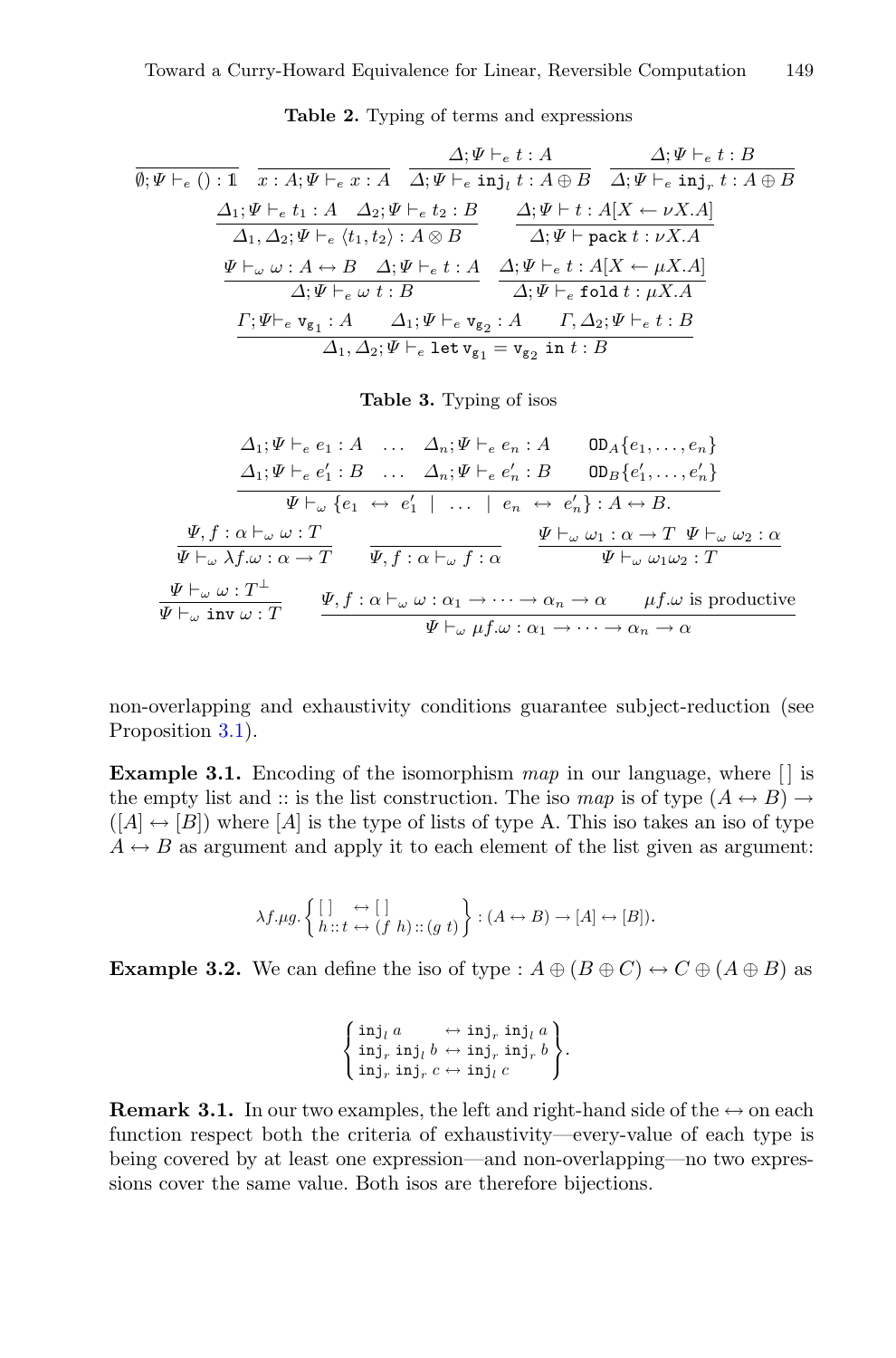**Property 3.1.** *The language features subject reduction: If*  $\vdash t : A$  *and*  $t \rightarrow t'$ *then we have*  $\vdash t' : A$ *. Moreover, it enjoys confluence: Let*  $\rightarrow^*$  *be the reflexive, transitive closure of*  $\rightarrow$ *. If*  $t \rightarrow^* t_1$  *and*  $t \rightarrow^* t_2$  *then there exists*  $t_3$  *such that*  $t_1 \rightarrow^* t_3$  *and*  $t_2 \rightarrow^* t_3$ . П

We conjecture that well-typed isos are indeed isomorphisms:

**Conjecture 3.1.** For all  $\omega : A \leftrightarrow B$ ,  $v : A$  and  $u : B$  then  $((\text{inv }\omega) \circ \omega) v \rightarrow^* v$ *and*  $(\omega \circ \mathbf{inv} \omega) u \rightarrow^* u$ .

## **4 Towards Curry-Howard**

An iso  $\vdash \omega : A \leftrightarrow B$  corresponds to both a computation sending a value of type A to a result of type B and a computation sending a value of type B to a result of type A. We can mechanically translate such an iso to a pair of derivations  $\pi, \pi^{\perp}$  in  $\mu$ MALL, where  $\pi$  is a proof of  $A \vdash B$  and  $\pi^{\perp}$  is a proof of  $B \vdash A$ . This mechanical translation constructs circular pre-proofs, as discussed in Sect. [2.](#page-2-1) We however still need to show that the obtained derivations respect the validity criterion for circular proof.

Once proven, we would obtain a *static* correspondence between programs and proofs. We would however still need to show that this entails a *dynamic* correspondence between the evaluation procedure of our language and the cutelimination procedure of  $\mu$ MALL. For that, we would need to make sure that the proofs we obtain are indeed isomorphisms, meaning that if we cut the aforementioned proofs  $\pi$  and  $\pi^{\perp}$ , performing the cut-elimination procedure would give either the identity on A or the identity on B.

**Conjecture 4.1.** Validity of proofs. *If*  $\vdash \omega : A \leftrightarrow B$  *then the*  $\mu$ *MALL derivations*  $\pi : A \vdash B$  *and*  $\pi^{\perp} : B \vdash A$  *of*  $\omega$  *are valid.* 

Isomorphism of Proofs. *Provided that the above holds, we moreover have*

$$
\frac{\pi^{\perp}}{A \vdash A} \, id \stackrel{\pi^{\perp}}{\sim} \frac{\pi}{A \vdash A} \quad \text{cut} \qquad \frac{\pi}{A \vdash B} \quad \frac{\pi^{\perp}}{B \vdash A} \, \text{cut} \, \sim \frac{B \vdash A}{B \vdash B} \, id
$$

Simulation of Evaluation. *Provided that* t *is a value and* v *is a normal form, if*  $\omega$  *t*  $\rightarrow^*$  *v*, *if*  $\pi$  *is the proof corresponding to*  $\omega$  *t*, and *if*  $\pi'$  *is the proof corresponding to* v, then  $\pi \rightarrow^* \pi'$  with the cut-elimination procedure.

**Example 4.1.** Consider the iso that, given an iso f and a list  $[x_1, x_2, \ldots, x_n]$ returns the list  $f(x_1, (\text{inv } f) x_2, f(x_3, (\text{inv } f) x_4, \ldots)$  written as:

<span id="page-6-0"></span>
$$
\mu g.\lambda f.\begin{cases}\n\begin{bmatrix}\n\end{bmatrix} \leftrightarrow \begin{bmatrix}\n\end{bmatrix} \\
h::t \leftrightarrow (f h)::((g (inv f))t)\n\end{cases} \n\colon (A \leftrightarrow A) \to ([A] \leftrightarrow [A])
$$
\n(1)

We define the two mutually recursive proofs  $\pi_1$  and  $\pi_2$  by  $\pi_1 = \Pi(\psi_f, \pi_2)$  and  $\pi_2 = \Pi(\psi_{f^\perp}, \pi_1)$  where  $\psi_f$  and  $\psi_{f^\perp}$  correspond to the isos f and inv f. The proof associated with the iso in Eq. [\(1\)](#page-6-0) is  $\pi_1$ . The proof  $\Pi(\phi_1, \phi_2)$  is shown in Fig. [5.](#page-7-6)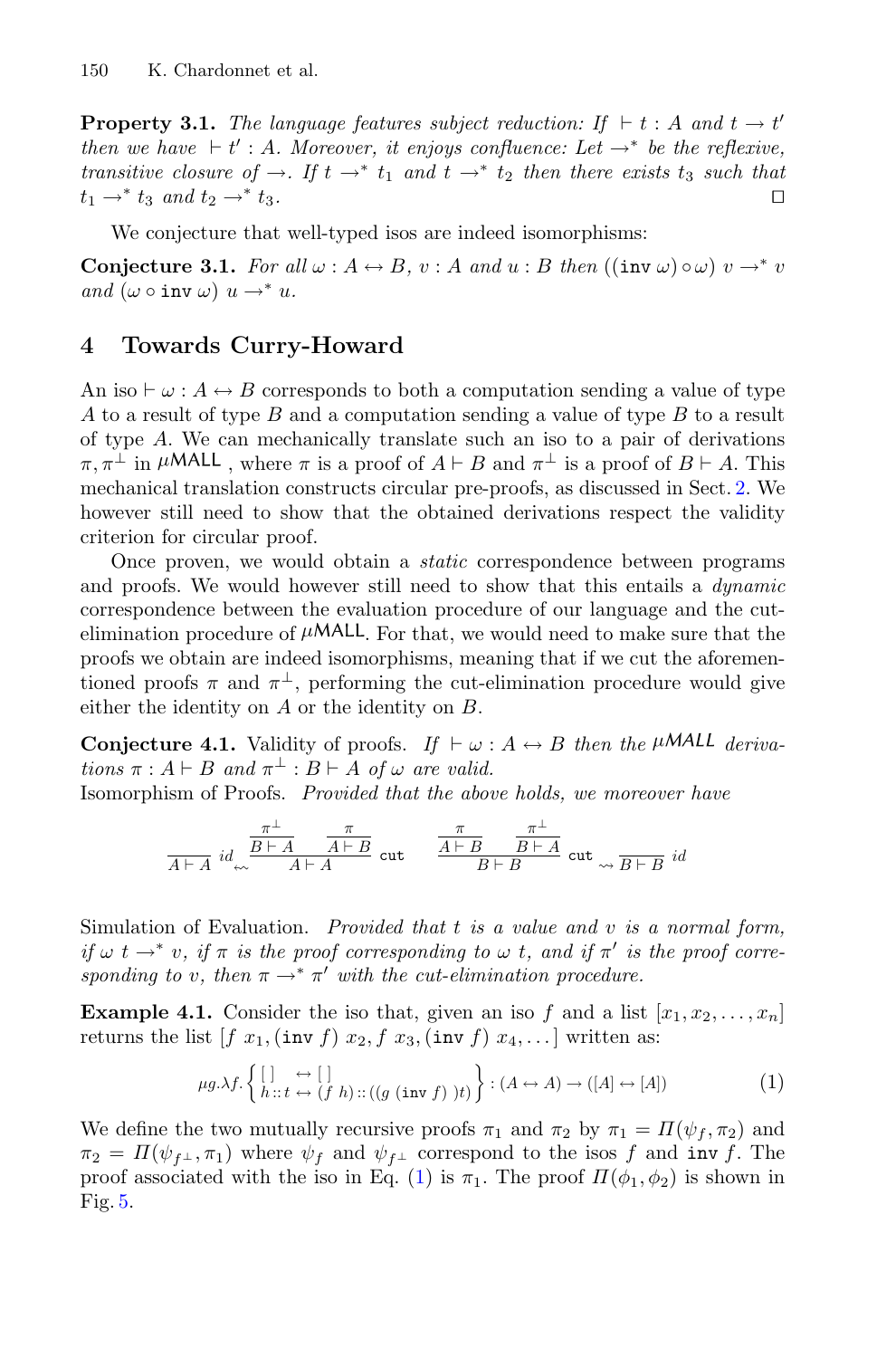

<span id="page-7-6"></span>**Fig. 5.** Proof corresponding to Example [4.1.](#page-6-0)

#### **5 Conclusion**

We presented a higher-order, linear, reversible language with inductive and coinductive types together with an interpretation of programs into derivations in the logic  $\mu$ MALL. This work is still in progress: A number of proofs still need to be completed. After completing the proofs of our current conjectures, we want to extend our language to linear combinations of terms in order to study purely quantum recursive types and generalized quantum loops: in [\[15\]](#page-8-9), lists are the only recursive type which is captured and recursion is terminating. The logic  $\mu$ MALL would help providing a finer understanding of termination and non-termination.

**Acknowledgments.** This work was supported in part by the French National Research Agency (ANR) under the research project SoftQPRO ANR-17-CE25-0009- 02, and by the DGE of the French Ministry of Industry under the research project PIA-GDN/QuantEx P163746-484124.

#### **References**

- <span id="page-7-4"></span>1. Baelde, D., Doumane, A., Saurin, A.: Infinitary proof theory: the multiplicative additive case. In: Proceedings of CSL. LIPIcs, vol. 62, pp. 42:1–42:17 (2016)
- <span id="page-7-5"></span>2. Baelde, D., Miller, D.: Least and Greatest Fixed Points in Linear Logic. In: Dershowitz, N., Voronkov, A. (eds.) LPAR 2007. LNCS (LNAI), vol. 4790, pp. 92–106. Springer, Heidelberg (2007). [https://doi.org/10.1007/978-3-540-75560-9](https://doi.org/10.1007/978-3-540-75560-9_9) 9
- <span id="page-7-1"></span>3. Bertot, Y., Castéran, P.: Interactive Theorem Proving and Program Development - Coq'Art. Springer, Heidelberg (2004). [https://doi.org/10.1007/978-3-662-07964-](https://doi.org/10.1007/978-3-662-07964-5) [5](https://doi.org/10.1007/978-3-662-07964-5)
- <span id="page-7-0"></span>4. Curry, H.B.: Functionality in combinatory logic. Proc. Nat. Acad. Sci. U.S.A. **20**(11), 584 (1934)
- <span id="page-7-3"></span>5. Fingerhuth, M., Babej, T., Wittek, P.: Open source software in quantum computing. PLoS ONE **13**(12), 1–28 (2018). [https://doi.org/10.1371/journal.pone.](https://doi.org/10.1371/journal.pone.0208561) [0208561](https://doi.org/10.1371/journal.pone.0208561)
- <span id="page-7-2"></span>6. Gaboardi, M., Haeberlen, et al.: Linear dependent types for differential privacy. In: Proceedings of POPL, pp. 357–370. ACM (2013). [https://doi.org/10.1145/](https://doi.org/10.1145/2429069.2429113) [2429069.2429113](https://doi.org/10.1145/2429069.2429113)